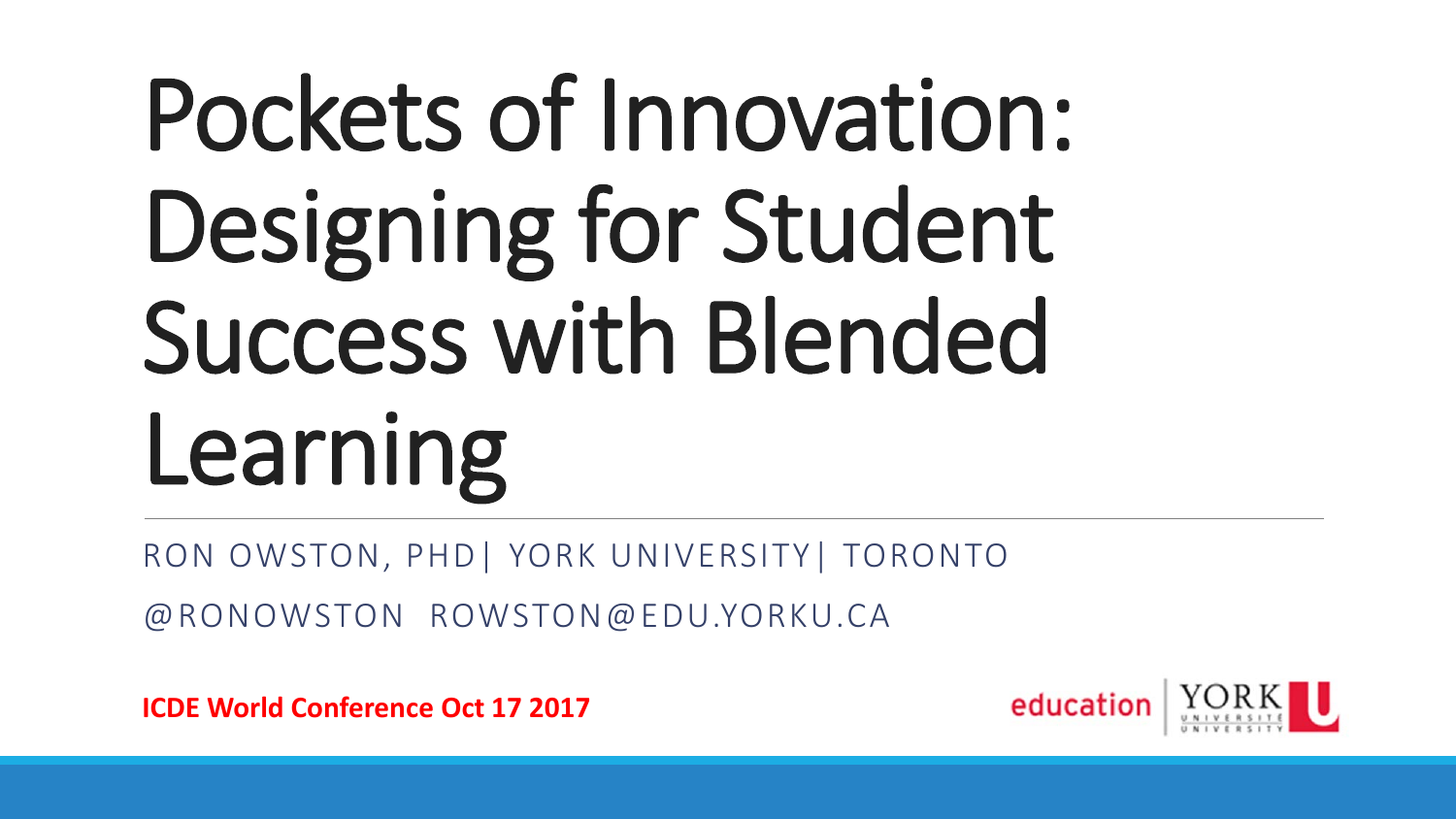### **University of Bologna mid 14th C**



#### Laurentius de Voltolina - The Yorck Project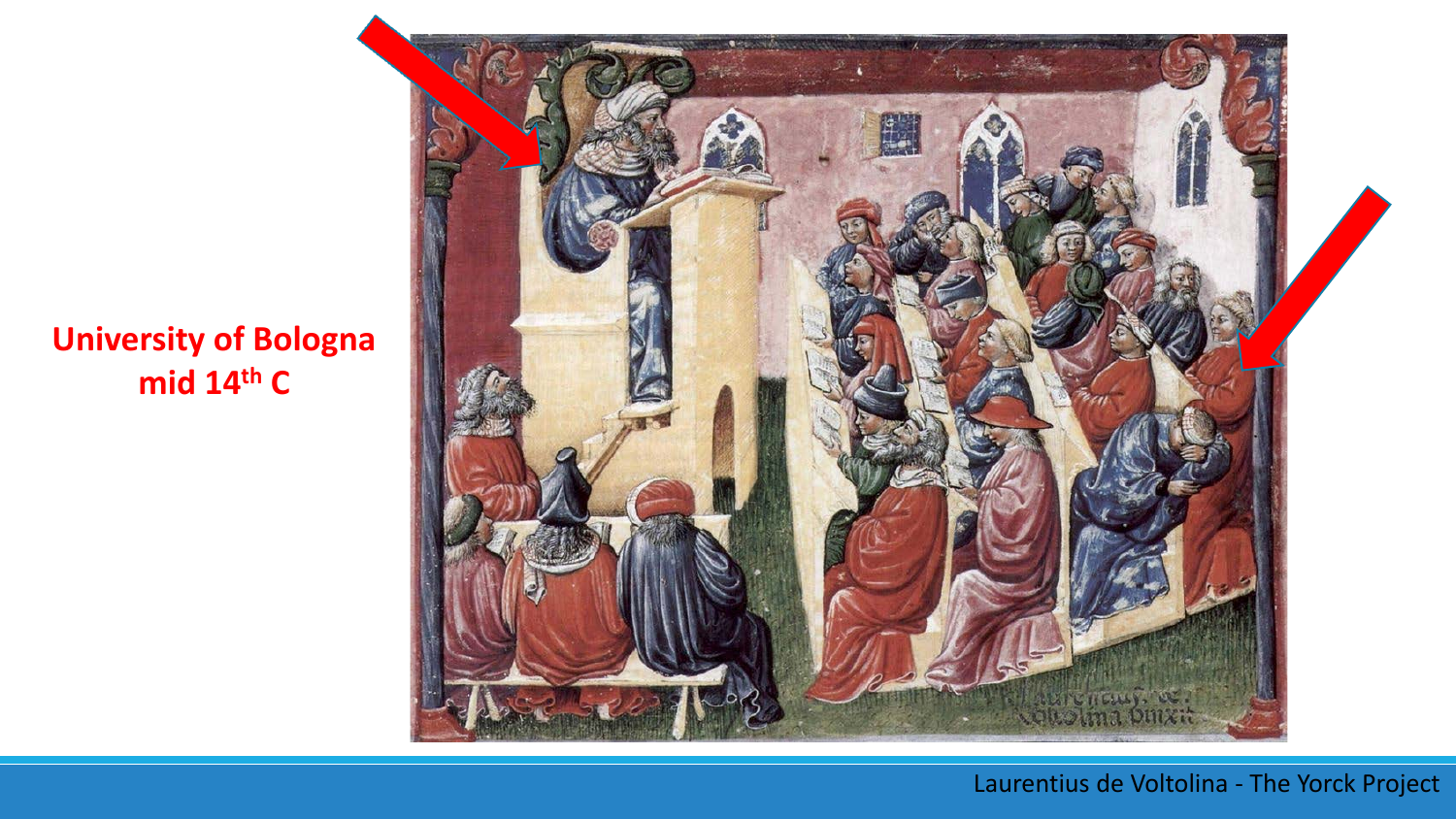## 1. Blended learning offers flexibility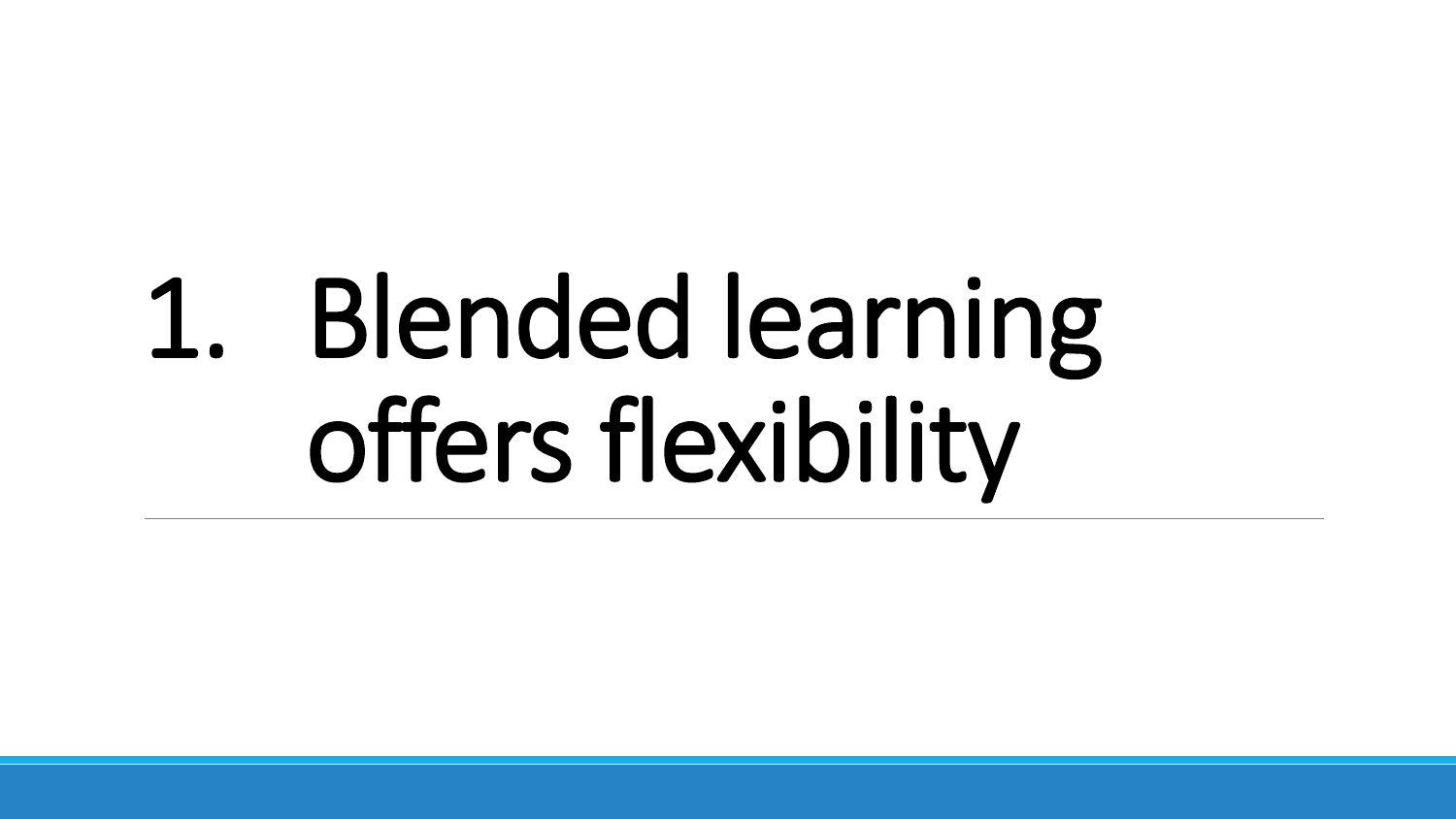## **Blended learning clearly provides students with choice**

**Allows for flexibility in students' study, work, and life balance**

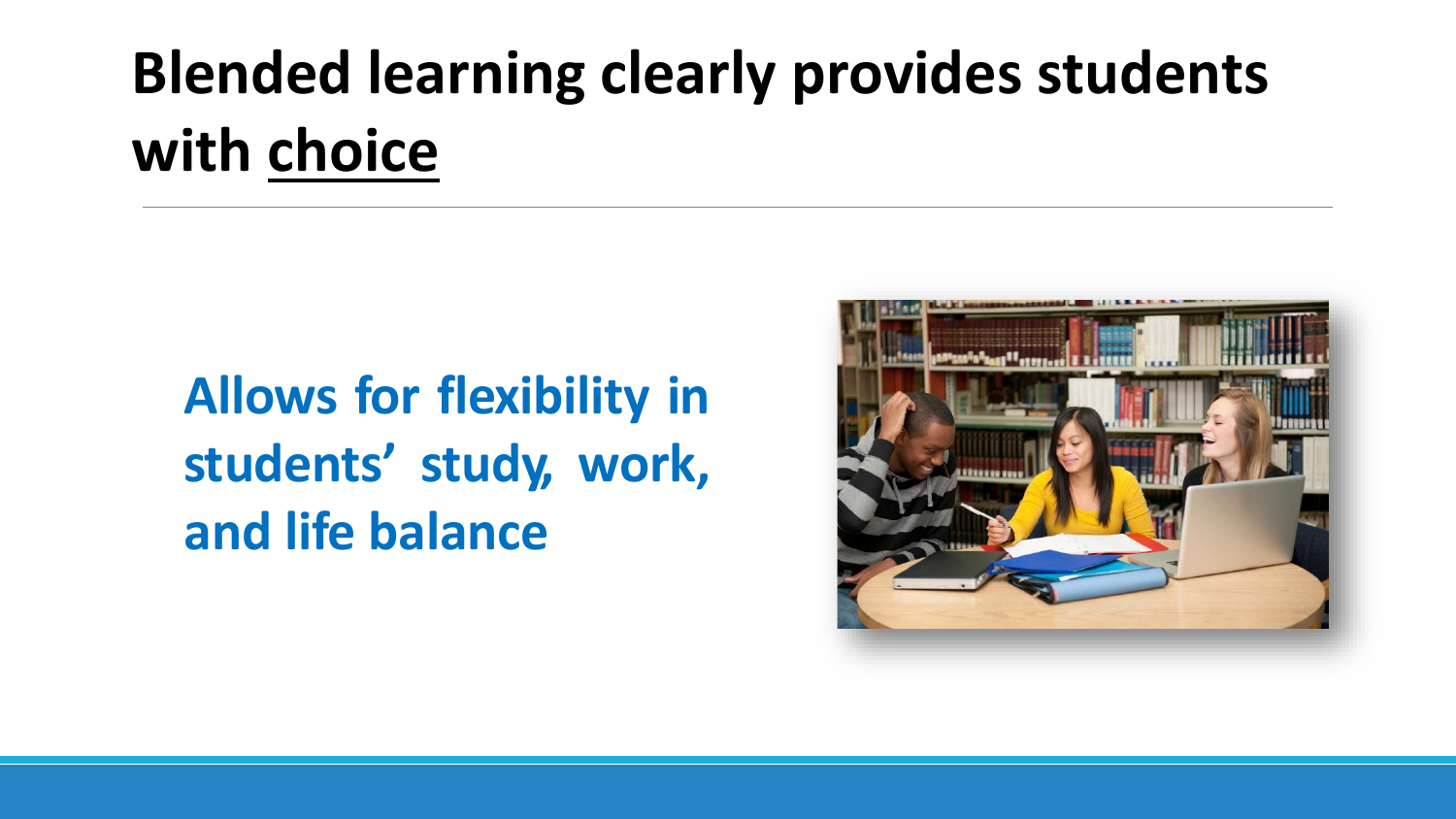## Many blends are possible

- **Weekly replacement**
- **Alternating week replacement**
- **Beginning or end replacement**
- **Tutorials/online lectures**
- **Others ???**

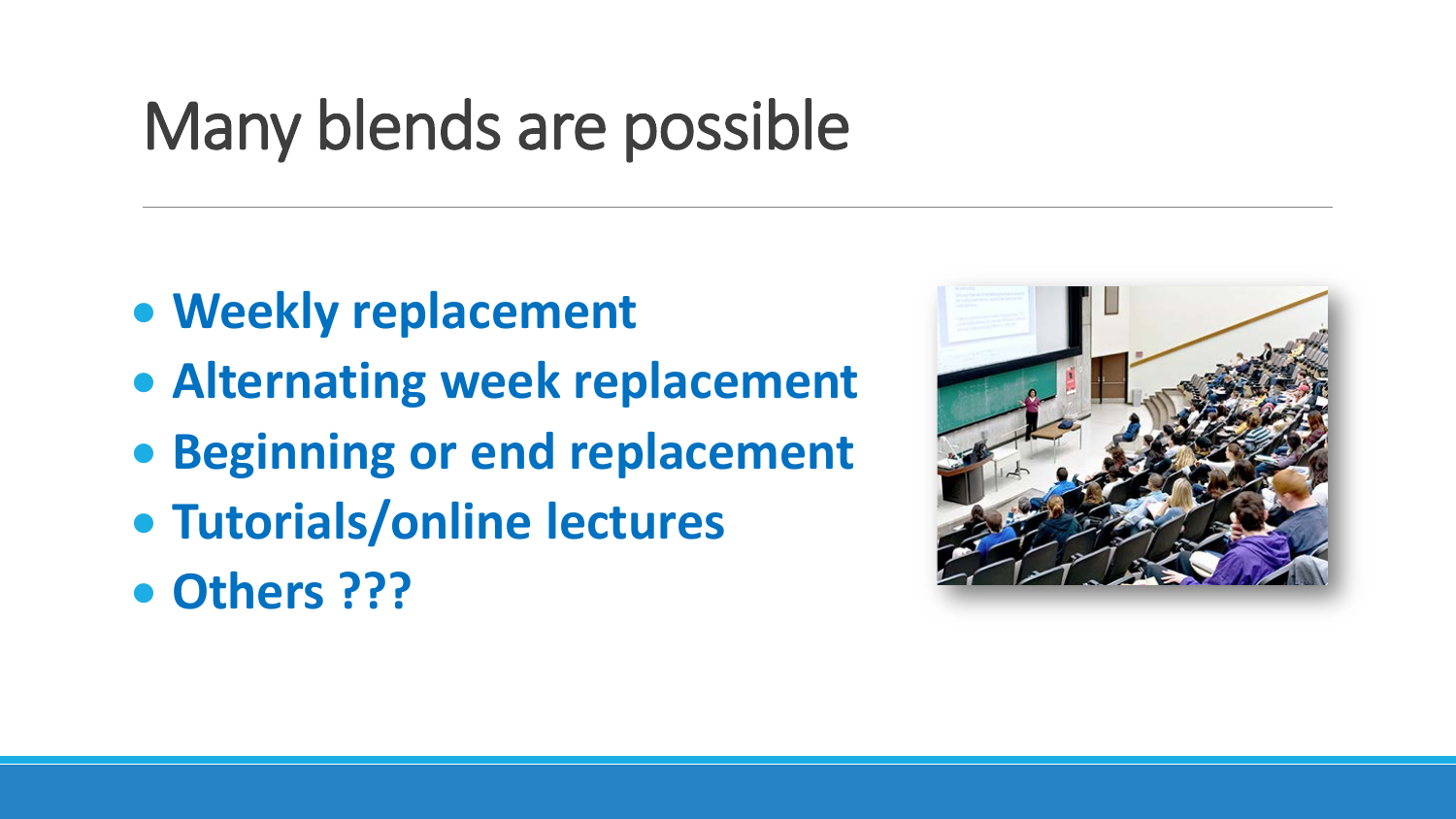# 2. Blended learning suits students' preferred ways of learning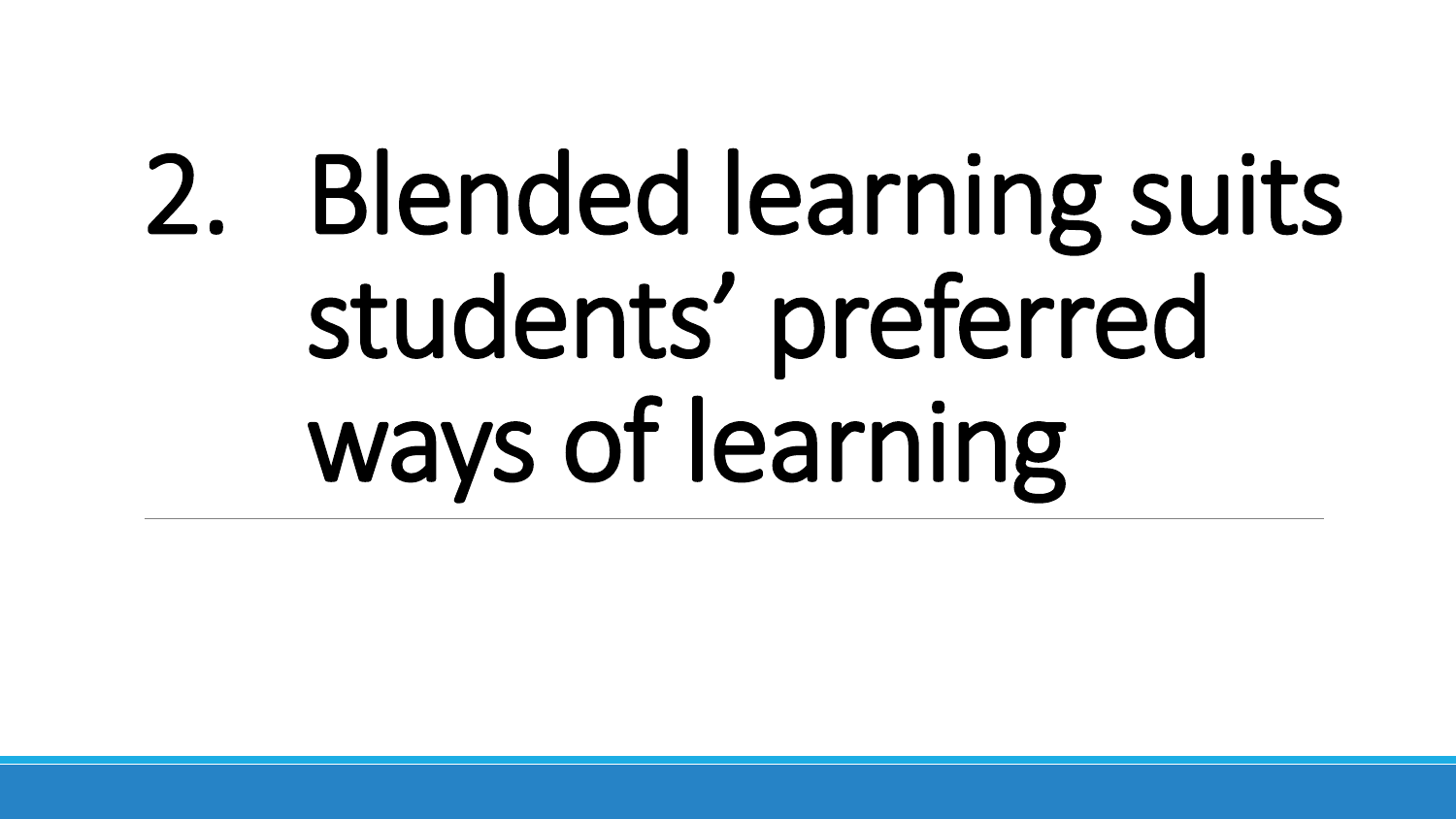## Students don't want "all tech, all the time"!



ECAR survey n= 27,675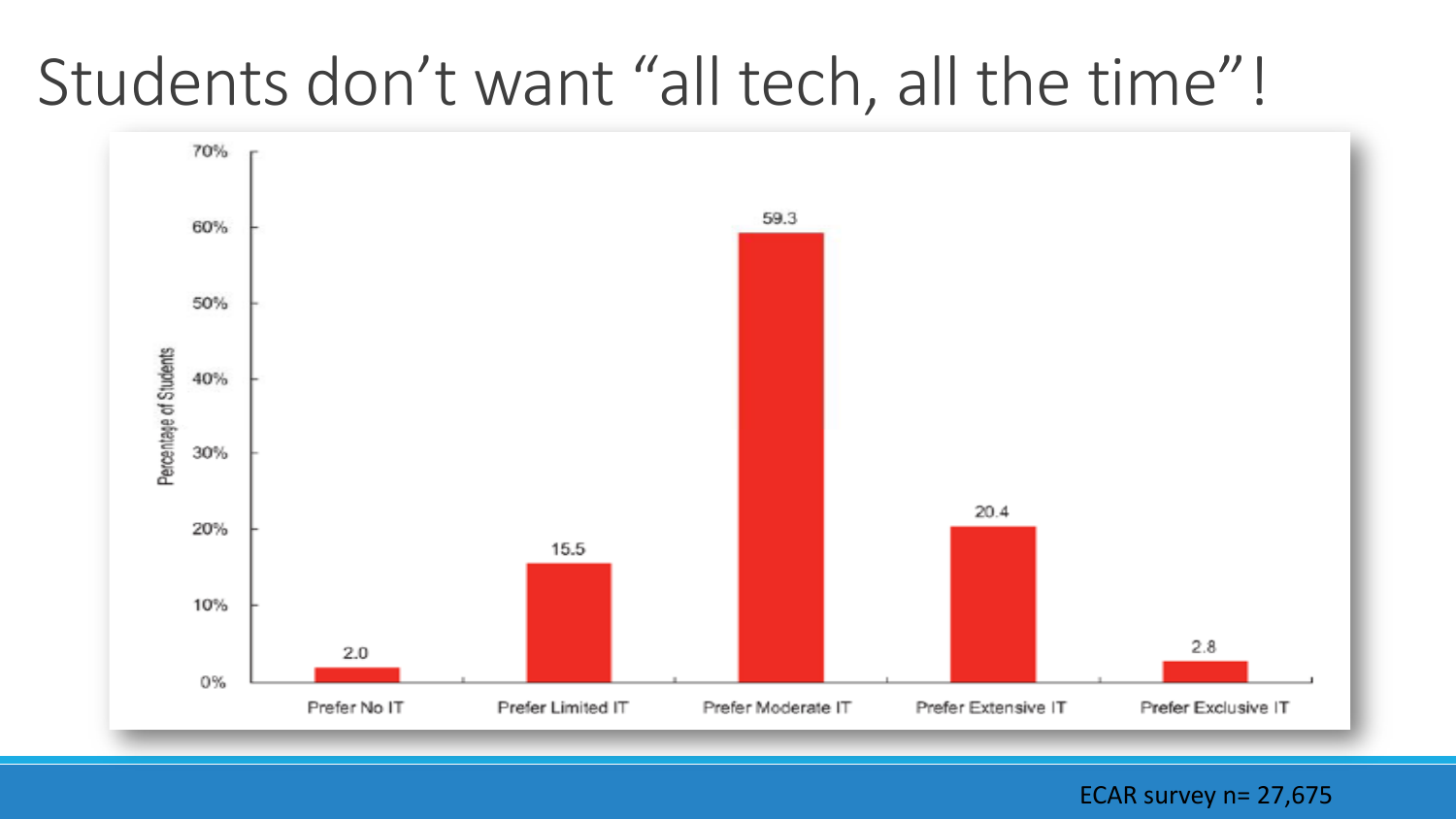## **Students indicated strong satisfaction in my survey of 8 Canadian universities (n=2,714)**

**"Overall, I am quite satisfied with this [blended] course" – average 70% (range 65-100%)**



**http://irlt.yorku.ca/reports.html**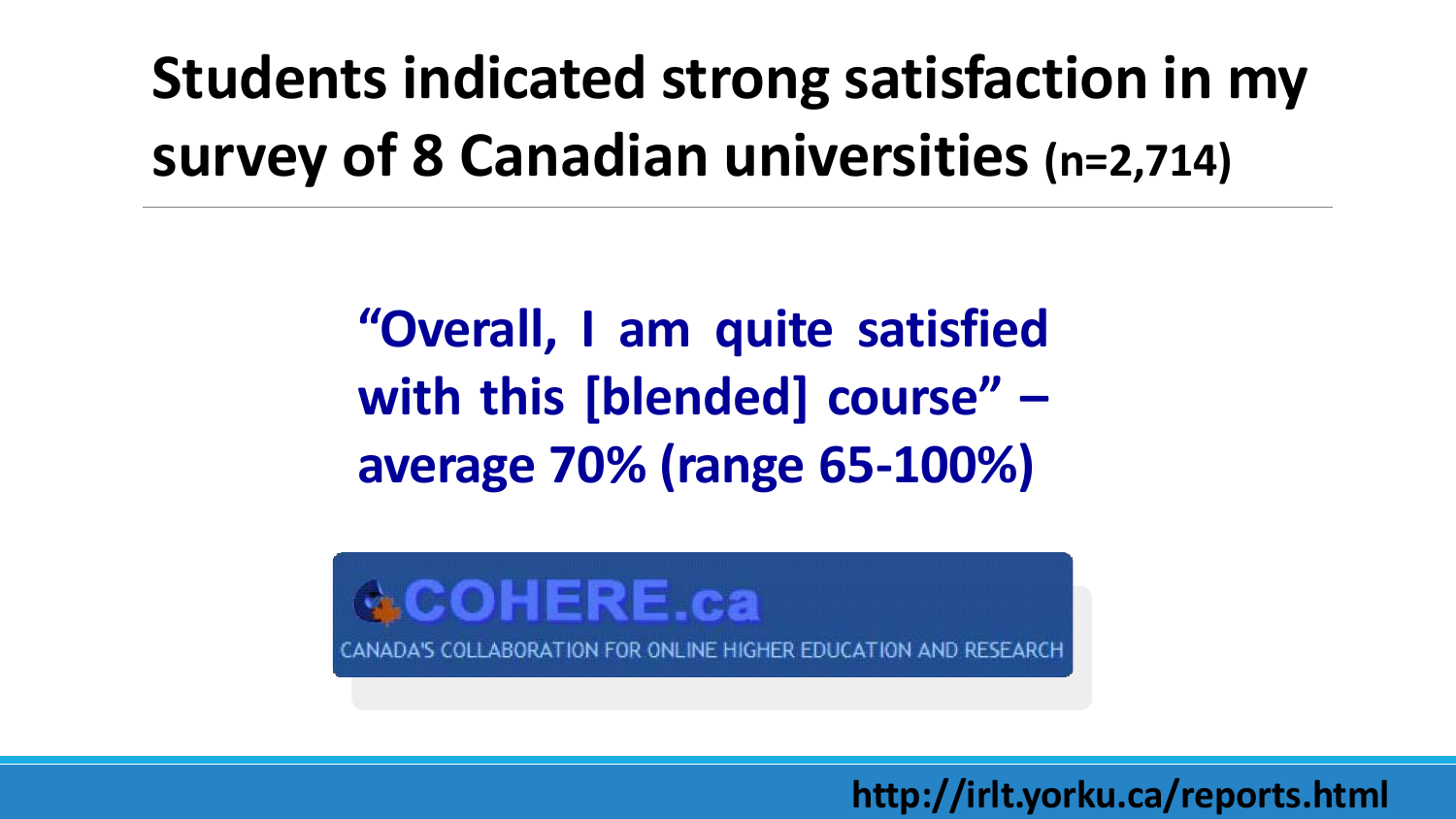## University of Central Florida (Moskal et al 2013)

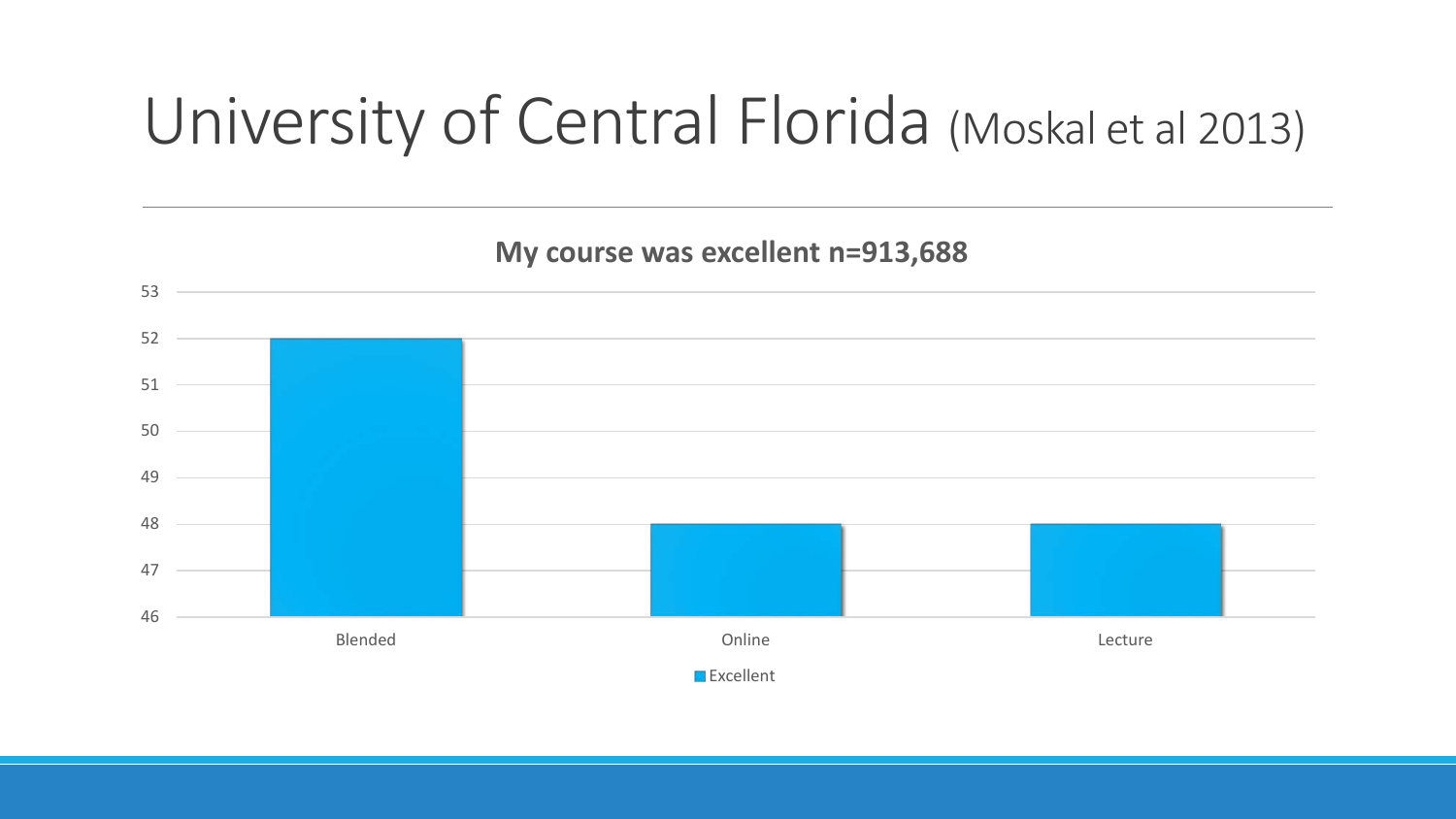### I would take another course in the future that has both online and face-to-face components [at York U]



34 courses N = 2121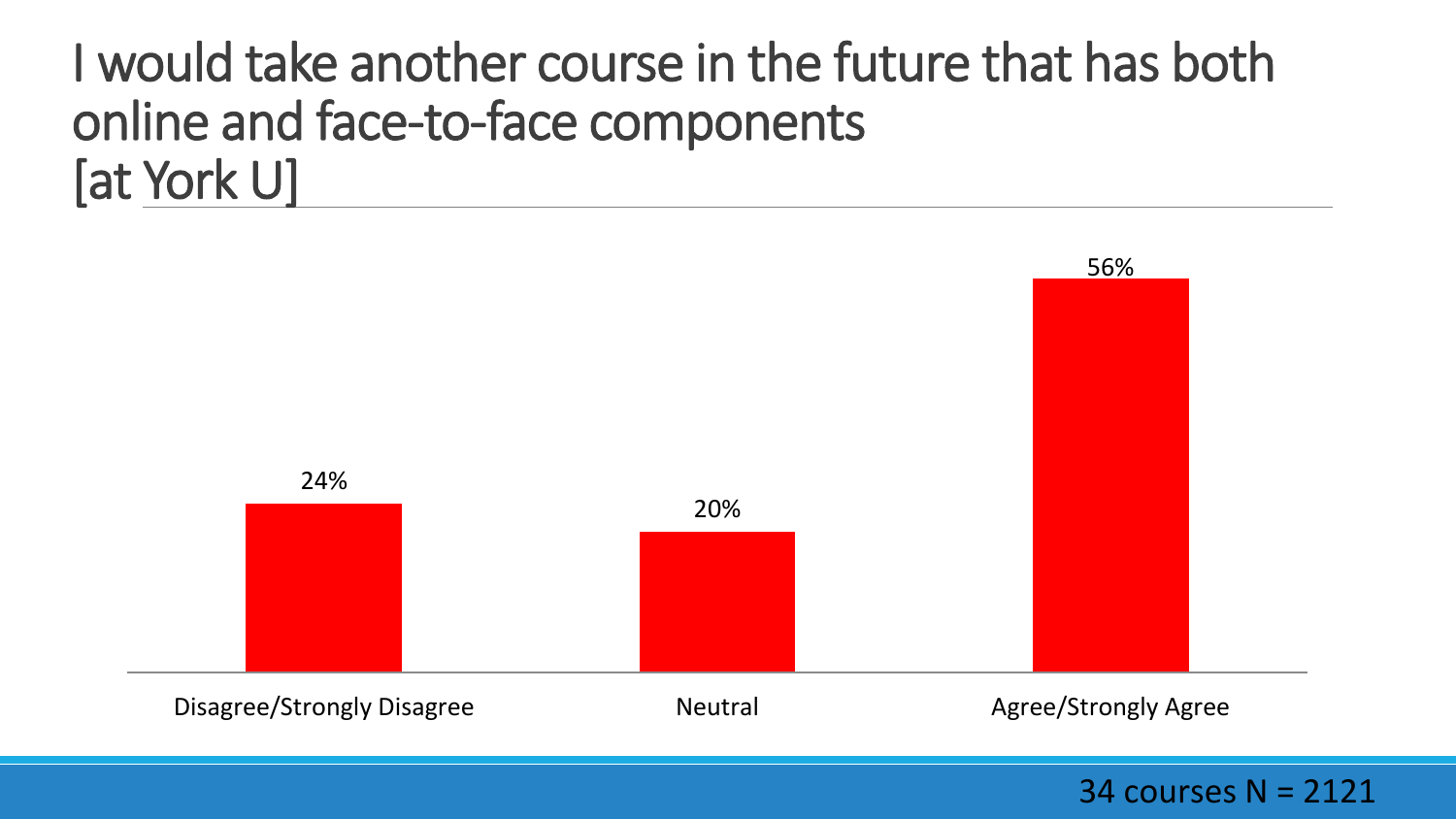## 3. Blended learning promotes student selfefficacy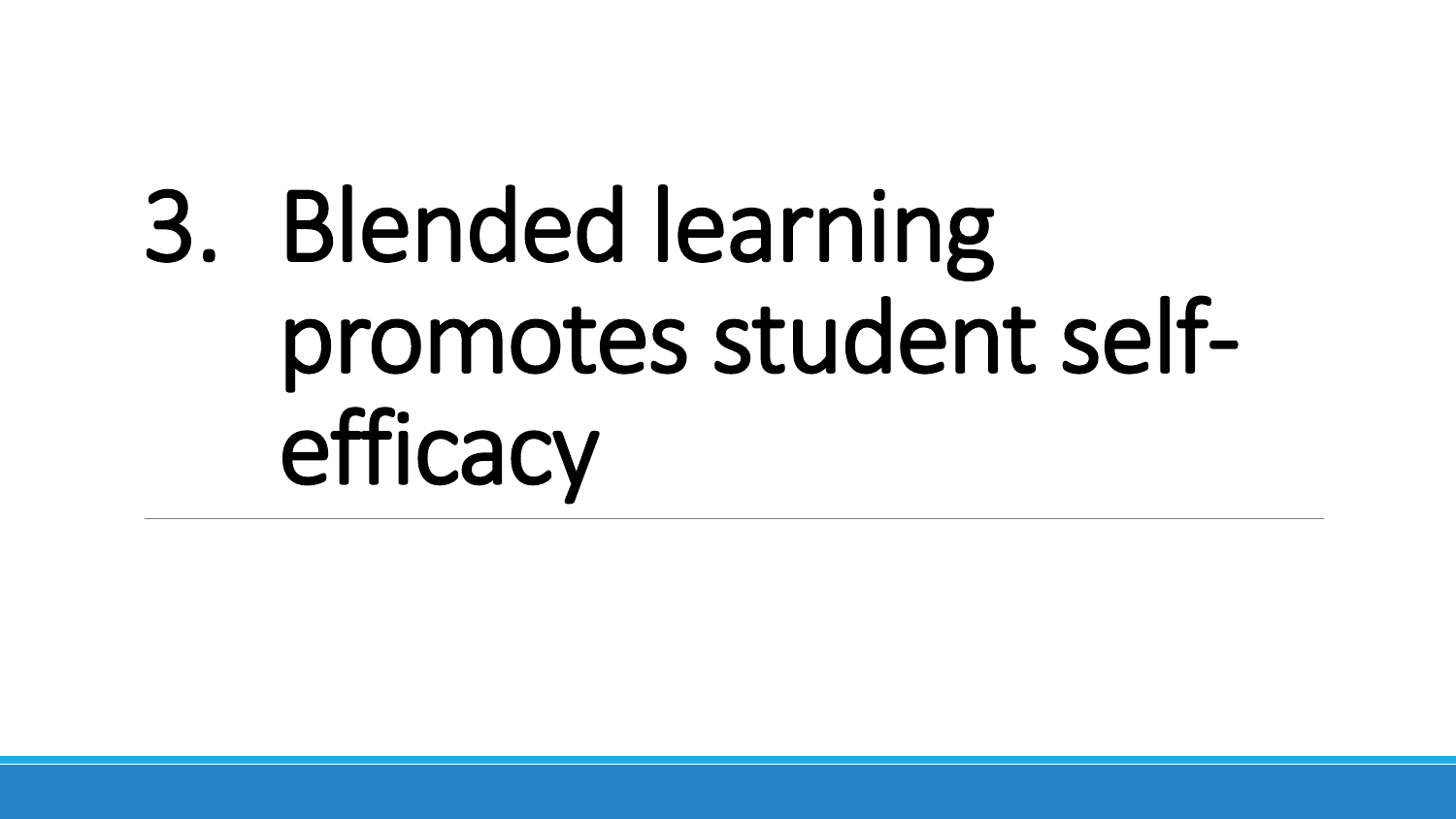## What is self-efficacy?

Belief in one's ability to perform a task by making an effort

Belief in one's ability to successfully fulfill course and/or degree requirements

"People don't know what they want until you show it to them" - Steve Jobs

![](_page_11_Picture_4.jpeg)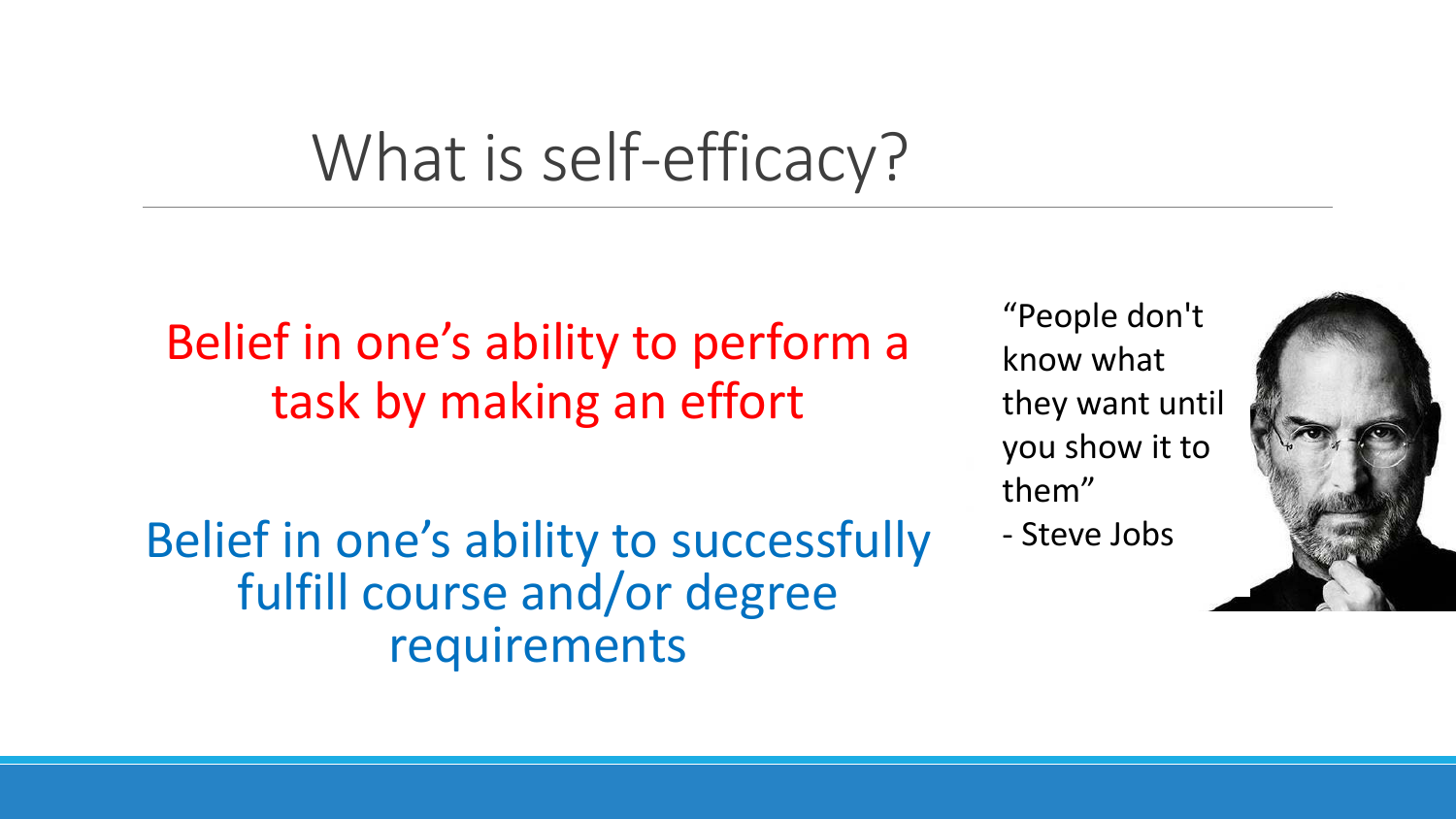## Why is self-efficacy important?

Best overall predictor of academic success and retention (Robbins et al, 2004)

![](_page_12_Picture_2.jpeg)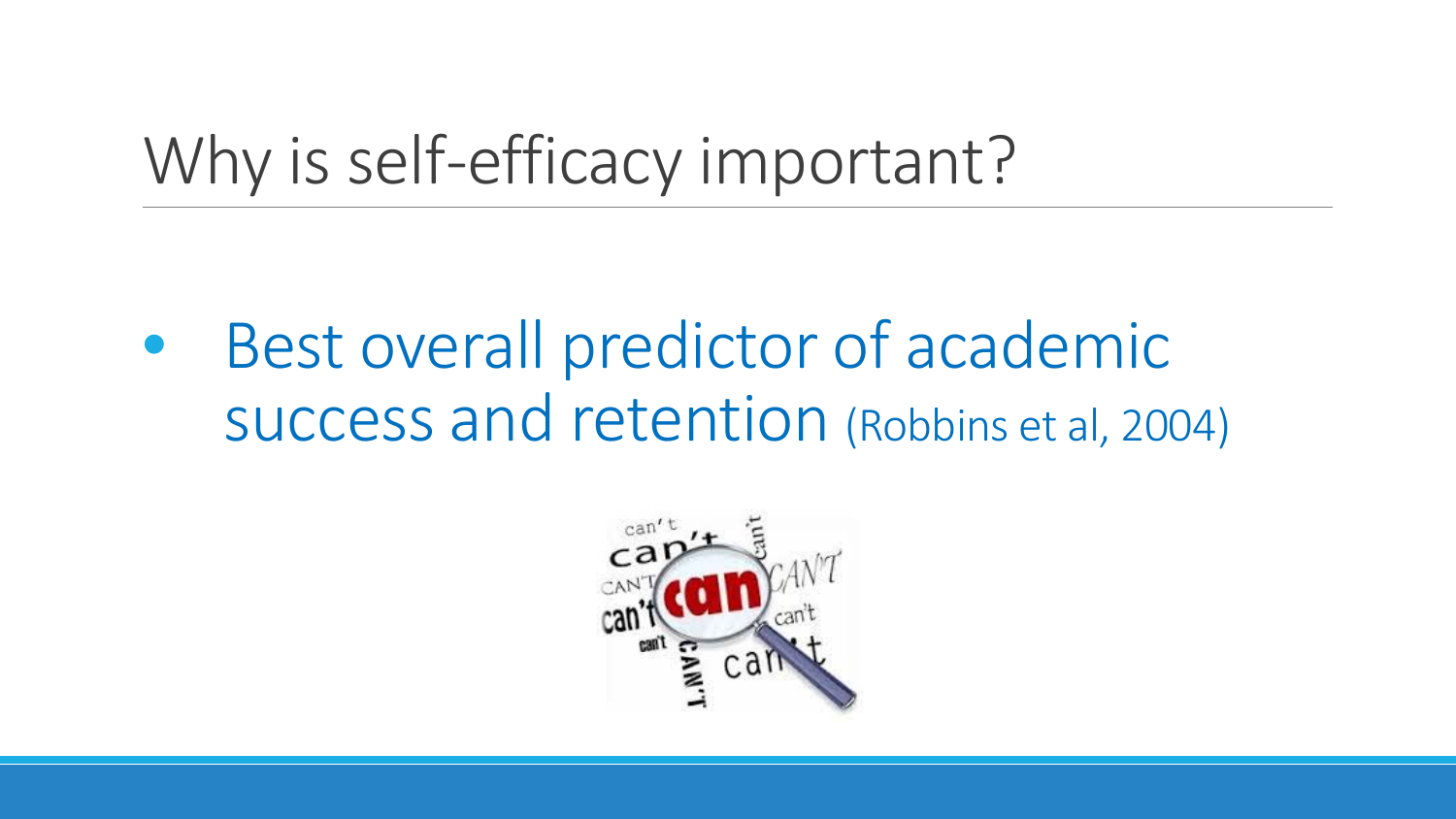## Self-efficacy in blended courses

- **SE is strong predictor of performance in blended courses**
- **SE tends to be higher in blended courses than either online or F2F**
- **Why?**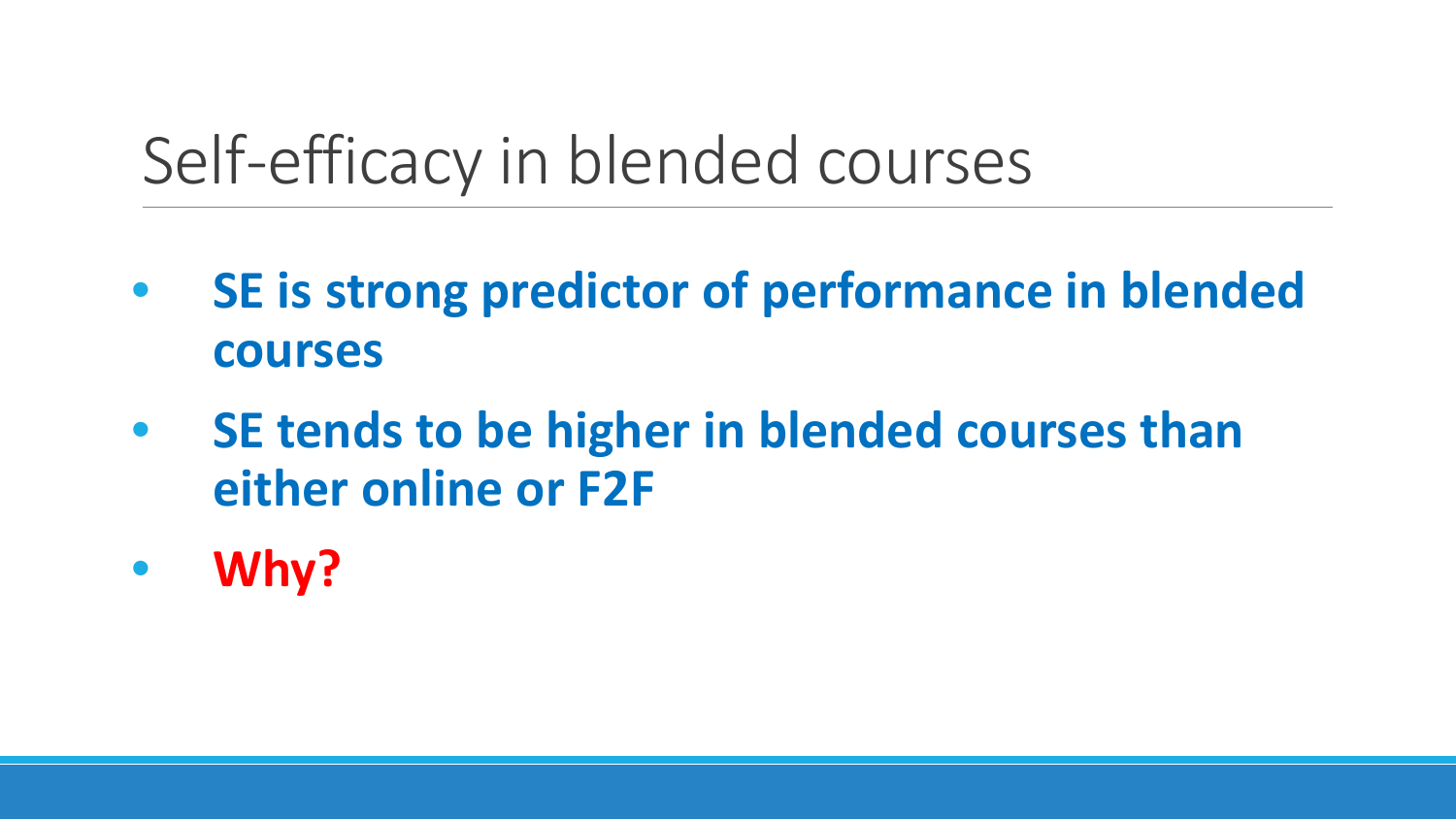# 4. Blended learning facilitates student performance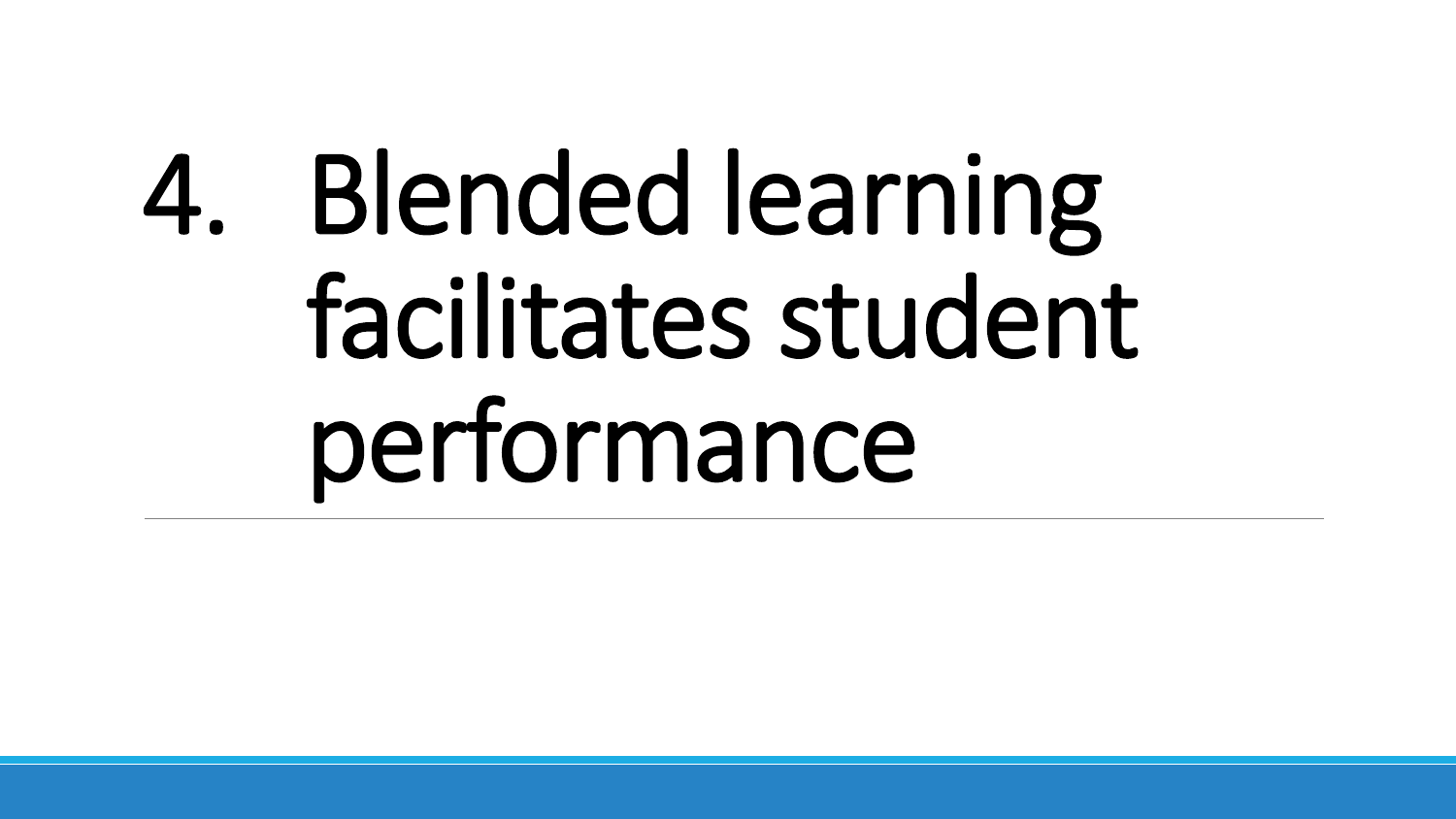## Student perform better in blended courses!

| Success by modality     |             |                   |
|-------------------------|-------------|-------------------|
| Modality                | $\mathbf n$ | Success (%)       |
| Blended                 | 69,436      | 90.8              |
| <b>Fully online</b>     | 188,776     | 88.3              |
| Face-to-face            | 839,028     | 87.7              |
| Lecture capture         | 16,354      | 83.9              |
| Blended lecture capture | 45,213      | 84.7              |
| Withdrawal by modality  |             |                   |
| Modality                | $\mathbf n$ | Withdrawal $(\%)$ |
| Lecture capture         | 18,037      | 5.3               |
| <b>Fully online</b>     | 188,916     | 4.3               |
| Face-to-face            | 933,846     | 3.1               |
| Blended lecture capture | 55,665      | 30                |
| Blended                 | 70,045      | 2.8               |

(Moskal et al. 2013)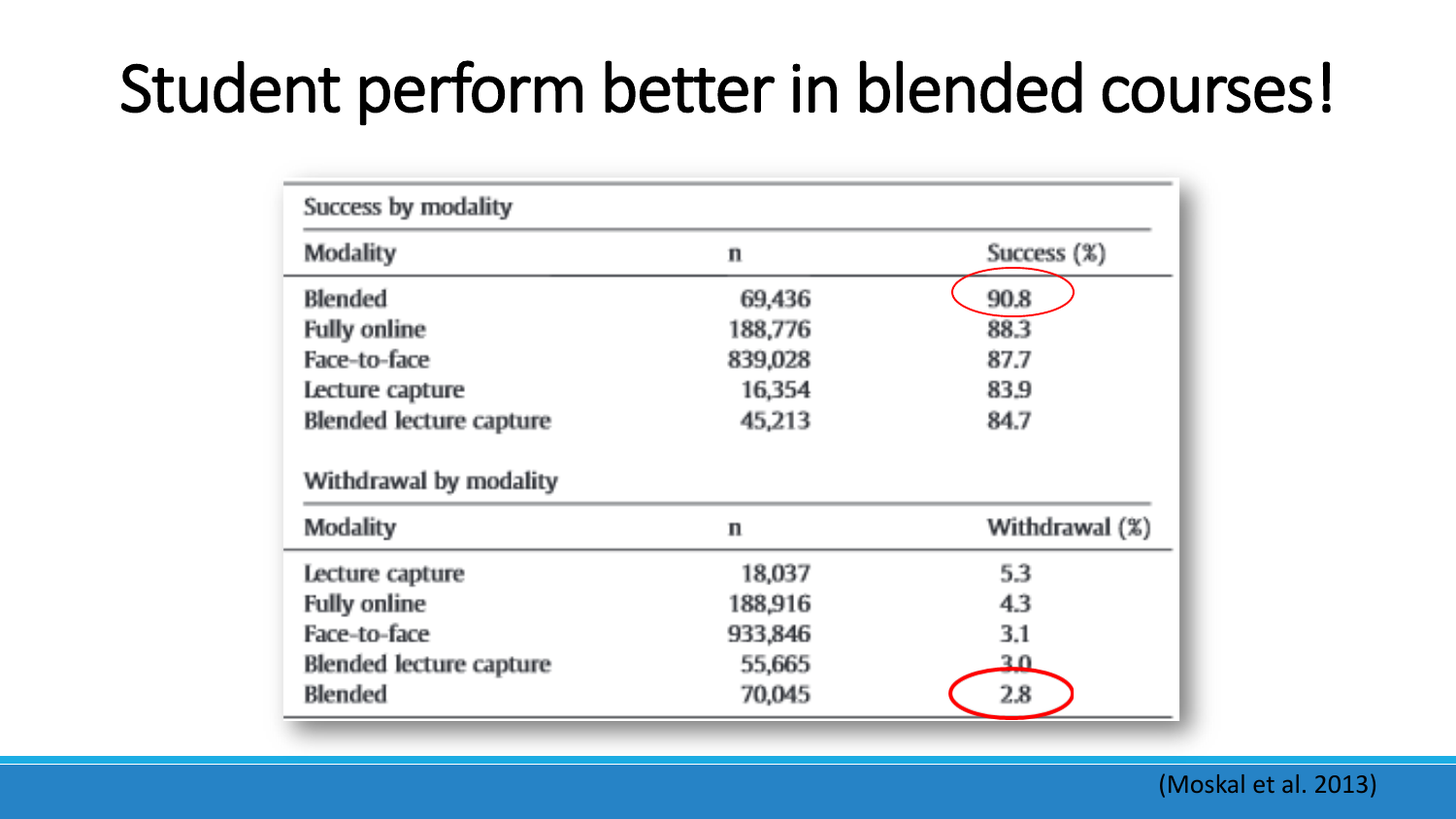## Five meta-analyses show BL students higher than F2F

![](_page_16_Figure_1.jpeg)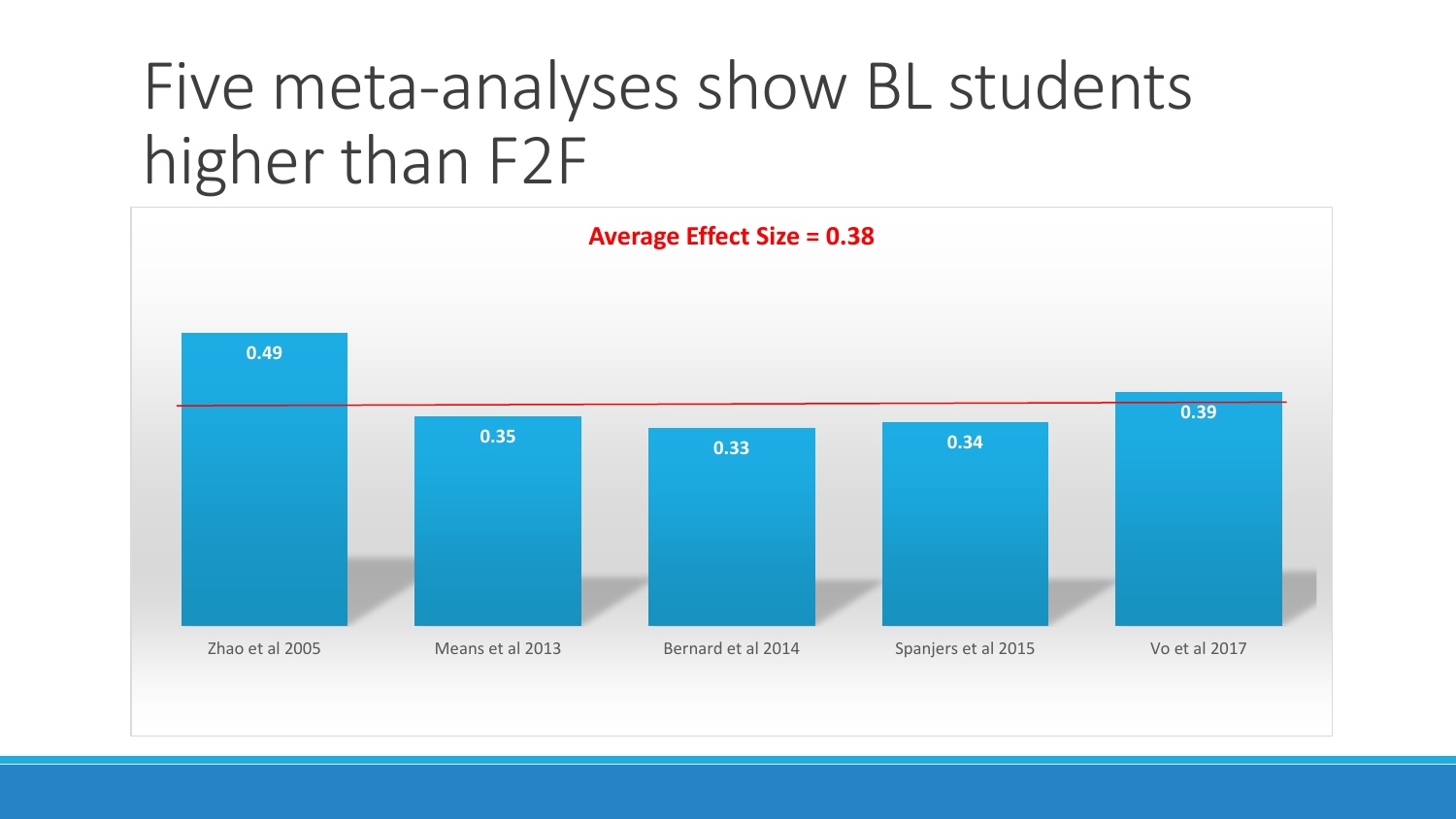### In summary, blended learning…

◦**Offers choice/flexibility**  ◦**Is preferred learning experience**

◦**Promotes self-efficacy**

◦**Facilitates performance**

**Blended learning can facilitate success, but not guarantee it.**